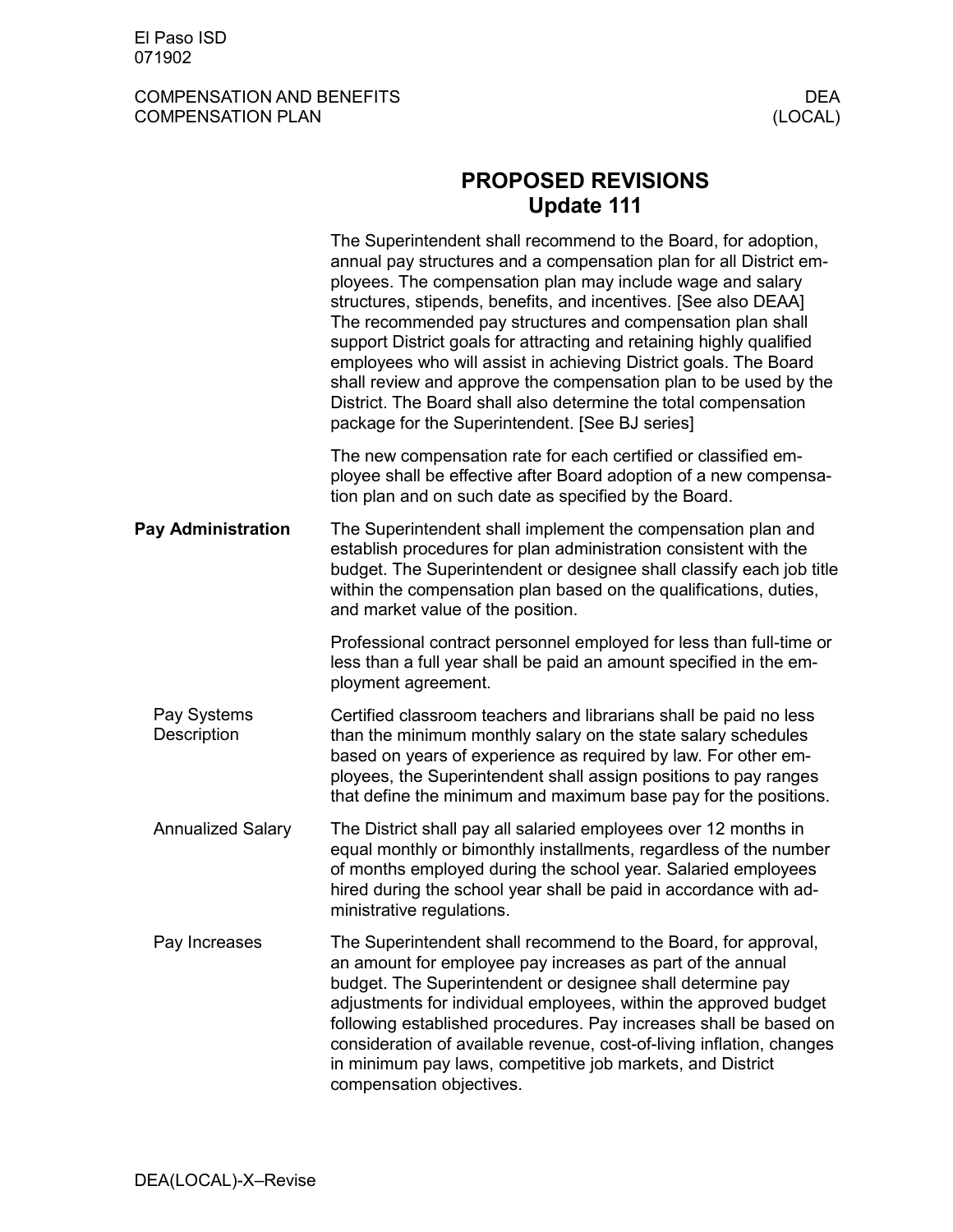| <b>COMPENSATION AND BENEFITS</b><br><b>COMPENSATION PLAN</b> |                                                                                                                                                                                                                                                                                                                                                                                                                                                                                                                                                                                                    | <b>DEA</b><br>(LOCAL) |
|--------------------------------------------------------------|----------------------------------------------------------------------------------------------------------------------------------------------------------------------------------------------------------------------------------------------------------------------------------------------------------------------------------------------------------------------------------------------------------------------------------------------------------------------------------------------------------------------------------------------------------------------------------------------------|-----------------------|
| Individual Pay<br><b>Increases</b>                           | The Superintendent shall review individual employee compensa-<br>tion for possible adjustment. Individual equity adjustments, promo-<br>tion increases, reclassifications, and hiring rates for new employ-<br>ees shall be determined by the Superintendent in accordance with<br>the approved budget and the District compensation plan. [See<br>DEA(LEGAL) for provisions on pay increases and public hearing<br>requirements]                                                                                                                                                                  |                       |
|                                                              | The Superintendent shall inform the Board of any compensation<br>actions that are significantly beyond the guidelines in DEA(REGU-<br>LATION).                                                                                                                                                                                                                                                                                                                                                                                                                                                     |                       |
| <b>Demotions</b>                                             | An employee who has been demoted shall be compensated in ac-<br>cordance with the salary schedule for the position he or she holds<br>after the demotion, subject to applicable legal requirements.                                                                                                                                                                                                                                                                                                                                                                                                |                       |
| Compensation<br><b>During Disaster</b><br><b>Closures</b>    | A disaster shall be defined as any sudden, calamitous event that<br>brings forth immediate danger, damage, loss, or destruction. Disas-<br>ters include, but are not limited to, earthquakes, fires, floods, haz-<br>ardous material/chemical emergencies, terrorism, thunderstorms,<br>tornadoes, storms, other extreme weather conditions, disruption of<br>utility service, or epidemiological outbreaks. A DISASTER MAY<br>BE DECLARED BY A FEDERAL, STATE, OR LOCAL OFFICIAL<br>OR THE BOARD.                                                                                                 |                       |
|                                                              | In accordance with EB(LOCAL), the Superintendent or designee<br>shall have discretion to close schools or nonschool facilities during<br>a disaster, as that term is further defined in this policy. An em-<br>ployee who works at a facility that has been closed shall not report<br>to work unless instructed to do so by his or her supervisor or ap-<br>propriate District administrator.                                                                                                                                                                                                     |                       |
|                                                              | The Board finds there is a public purpose and benefit associated<br>with continuing regular payment of salary and wages to all exempt<br>and nonexempt employees during the closing of the schools or<br>nonschool facilities due to a disaster.                                                                                                                                                                                                                                                                                                                                                   |                       |
|                                                              | Each employee who is assigned to a regular, budgeted position<br>with benefits at a facility that has been closed, and who is available<br>to be called to work if needed, shall continue to be paid at the<br>standard base rate of pay for the normal work schedule, not to ex-<br>ceed 40 hours per week. However, if a nonexempt employee<br>whose normal facility is closed FOR A DISASTER, AS DE-<br>CLARED BY A FEDERAL, STATE, OR LOCAL OFFICIAL OR<br>THE BOARD, is called to report to work at a closed facility, the em-<br>hall he noid an edditional EQ noroont of his or her normeal |                       |